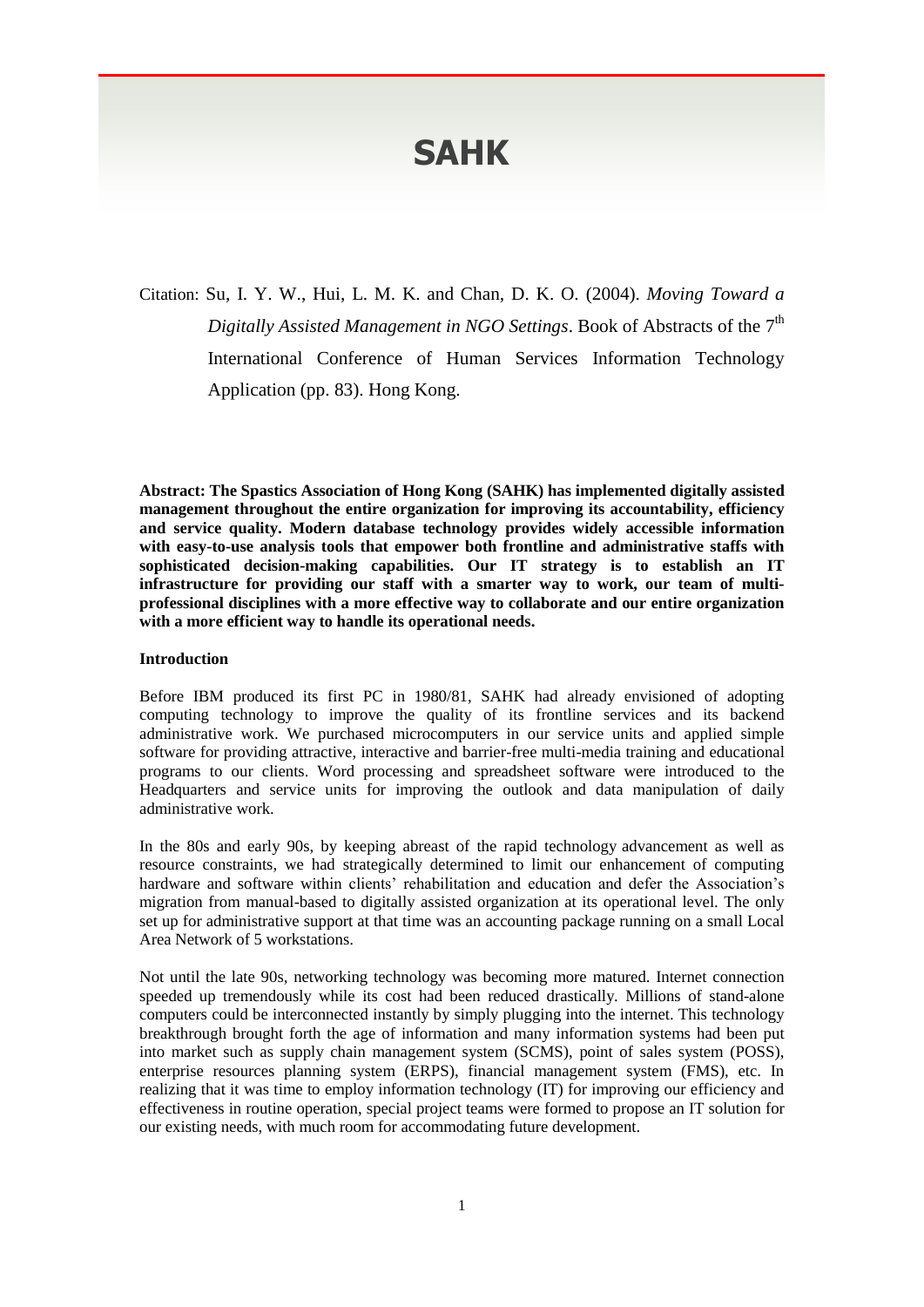# **Our Vision in IT Applications**

When we want to improve the efficiency of our accounting procedures, we may buy-in a FMS. After a period of time, we may think of improving communication by installing an intranet system. As such, sophisticated software is purchased one by one in a fragmented manner. It is not uncommon that the new program is found to be incompatible with the existing one and you may need to choose the next best thing or upgrade your existing one. In developing our own IT strategy, we are inspired by our core service - rehabilitation.

Current trend in rehabilitation advocates a holistic approach that takes into consideration the allround needs of a patient in formulating his/her rehabilitation plans. Similarly, in studying the IT requirements of the Association, we started with a holistic perspective.

Instead of buying-in sophisticated software separately to solve the immediate problems on hand, we first examined patiently the functions of a number of potentially useful software and studied carefully their interface and compatibility. At the same time, an investigation was conducted to sort out the existing bottlenecks throughout the entire organization and to identify and prioritize the underlying problems and their interactions. All the prioritized problems were handled as a whole in developing our IT solution. This process involved a strong impact on centralization and decentralization choices in both the frontline work process and backend administrative process.

The vision of our IT strategy is to direct all the prioritized problems to an IT infrastructure that can provide our staff with a smarter way to work, our team of multi-professional disciplines with a more effective way to collaborate and our entire organization with a more efficient way to handle its operational needs.

# **A 2-layered IT Infrastructure**

The core components of our IT infrastructure are information systems. In the past 10 years, information system implementation has been evolving rapidly. The trend was moving from isolated information systems toward integrated or interrelated systems. Information systems, which are capable of interacting with other information systems via a common network, become the most popular.

Since SAHK consists of 40 service units that are scattered in location, broadband installation provides the most cost effective communication channels. With the broadband network as the fundamental building block of our IT infrastructure, additional information systems can be built up onto this fundamental block.

In developing our infrastructure, we have taken into consideration the requirements of both the frontline services and the backend operations. The adopted information systems have been categorized into 2 layers. Information systems directed at the operation in service delivery, staff communication and their career growth are classified as the *e-Frontline* layer. Those directed at the administrative and managerial operations are classified as the e-BackOffice layer.

The e-Frontline aims at streamlining the frontline operation, providing instant support in service delivery, enhancing within- and inter-center communication, promoting self-learning in staff development and de-centralizing knowledge management within the Association. The e-BackOffice, on the other hand, aims at centralizing data management, enhancing management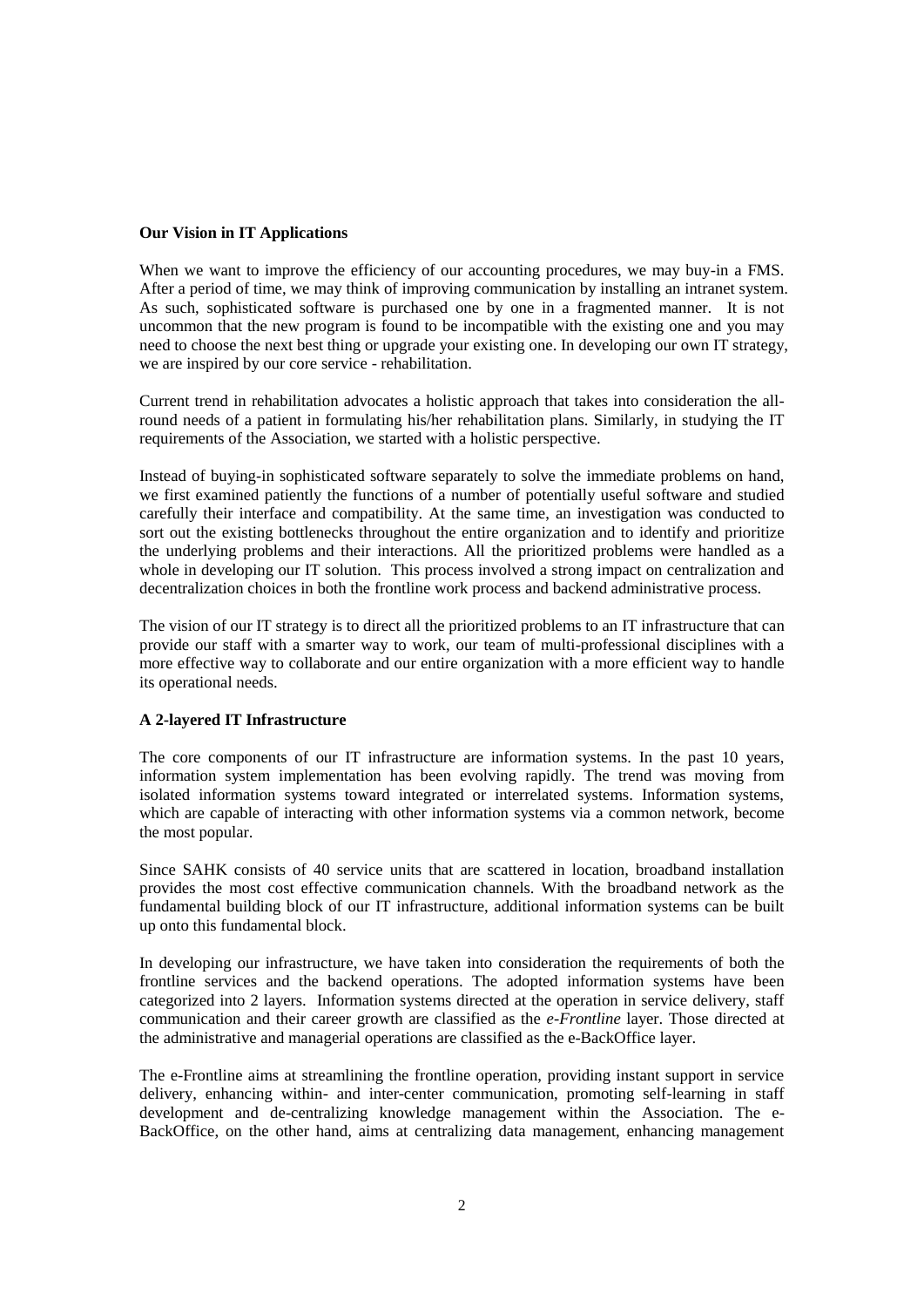efficiency and enabling effective information flow and resources sharing. The entire model of our IT infrastructure is shown in figure 1.

# **Information Systems in the e-Frontline Layer**

The e-frontline layer is fundamentally knowledge-based and it has been embedded in our service delivery and staff development processes. A feasibility study, in collaboration with the Curtin University of Technology, on the implementation of KM and e-learning in the Association was conducted. The valuable, innovative and practical ideas proposed in the study had laid a foundation to the e-frontline layer of our IT infrastructure.

#### The Intranet

SAHK had launched an intranet system in a pilot center in 2003 and in all of its units in 2004. This system is a ready-to-work groupware application that improves the productivity of cooperative work within the Association. Its core functions are classified into: (1) collaboration; (2) communication; (3) personal management; and (4) resource management (Table 1).

| <b>Collaboration Tools</b>        | These tools allow users to organize information for sharing and obtain<br>up-to-date information anytime, anywhere. |
|-----------------------------------|---------------------------------------------------------------------------------------------------------------------|
| <b>Communication Tools</b>        | These tools allow users to send and receive general and specific<br>information among each other.                   |
| Personal Management Tools         | These tools allow users to manage their personal information and<br>data.                                           |
| <b>Resources Management Tools</b> | These tools facilitate central resources booking and reservation made<br>by our staff, units, and working groups.   |

Table 1: The four core functions of our Intranet system.

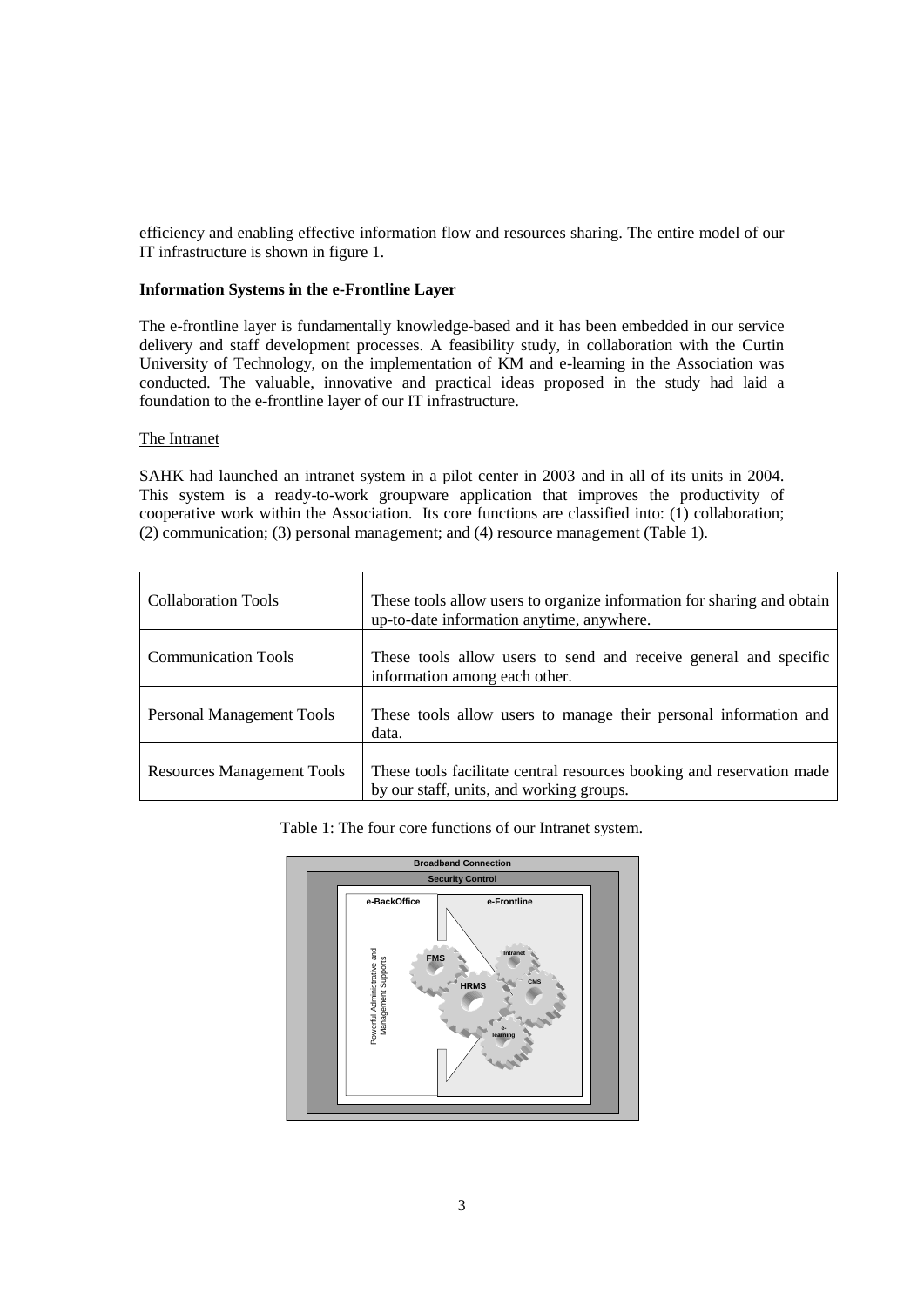Figure 1: The 2-layered information technology infrastructure of SAHK. The fundamental building block of the infrastructure is broadband connection. Building upon it are 5 information systems: (1) Financial Management System (FMS); (2) Human Resources Management System (HRMS); (3) Curriculum Management System (CMS); (4) intranet; and (5) e-learning platform. The former two constitute the e-BackOffice layer of information systems while the latter three constitute the e-Frontline layer.

The intranet provides a 24-hour accessible common communication platform for staff from different disciplines and different service units. It has drastically improved our efficiency in information sharing without the need of long-distance travel and time matching for real-time discussion. Thus, the number of working group meetings of the service development projects can be reduced as information and opinions can be shared among the group members in their own offices.

The intranet also provides a well-structured database for organizing the Association's intellectual properties while allowing easy retrieval, sorting and editing. It helps to transform the organizational knowledge from papers to an electronic format. Updated version of documentation and service guidelines can be uploaded to the intranet for providing an instant helpdesk to the frontline while service delivery. It enables relevant knowledge to be made available just-in-time by merely several clicks that by-pass the needs to search from a sea of papers. With instant access to the right knowledge that supports the current work process of the frontline, work efficacy will be enhanced.

The intranet creates an individual virtual working space for our staff. With the exception of workmen and personal care workers, all frontline staff members are assigned with an intranet login account that allows them to manage their own personal information and data.

By creating topical chat rooms in the intranet, it provides means for our staff to express their opinion and suggestions on a number of pre-specified topics and the chat room managers can screen and process valuable information for the refinement of the association's culture.

#### The e-learning platform

Human resource is an important asset of the Association and staff training has always been placed on our top priority. We have established a systematic staff development system that is coordinated by our Staff Development and Research Unit (SDRU). Career growth of our staff consists of 3 dimensions including: (1) professional meetings of individual disciplines (e.g., therapists meeting, registered nurses meetings, social workers meeting, etc); (2) center-based in-service training; and (3) agency-based in-service training.

Center-based in-service training focuses primarily on case-by-case applications and on how to translate the principles into daily practice while professional meetings gear to the world trend of rehabilitation in related fields as well as day-to-day clinical practice for enhancing the professionalism of the respective disciplines. Agency-based in-service training begins with an annual collection of personal career growth needs from the frontline, followed by the SDRU for coordinating the senior professionals of the Association to establish the staff training programs in the coming year with the compilation of an annual in-house prospectus.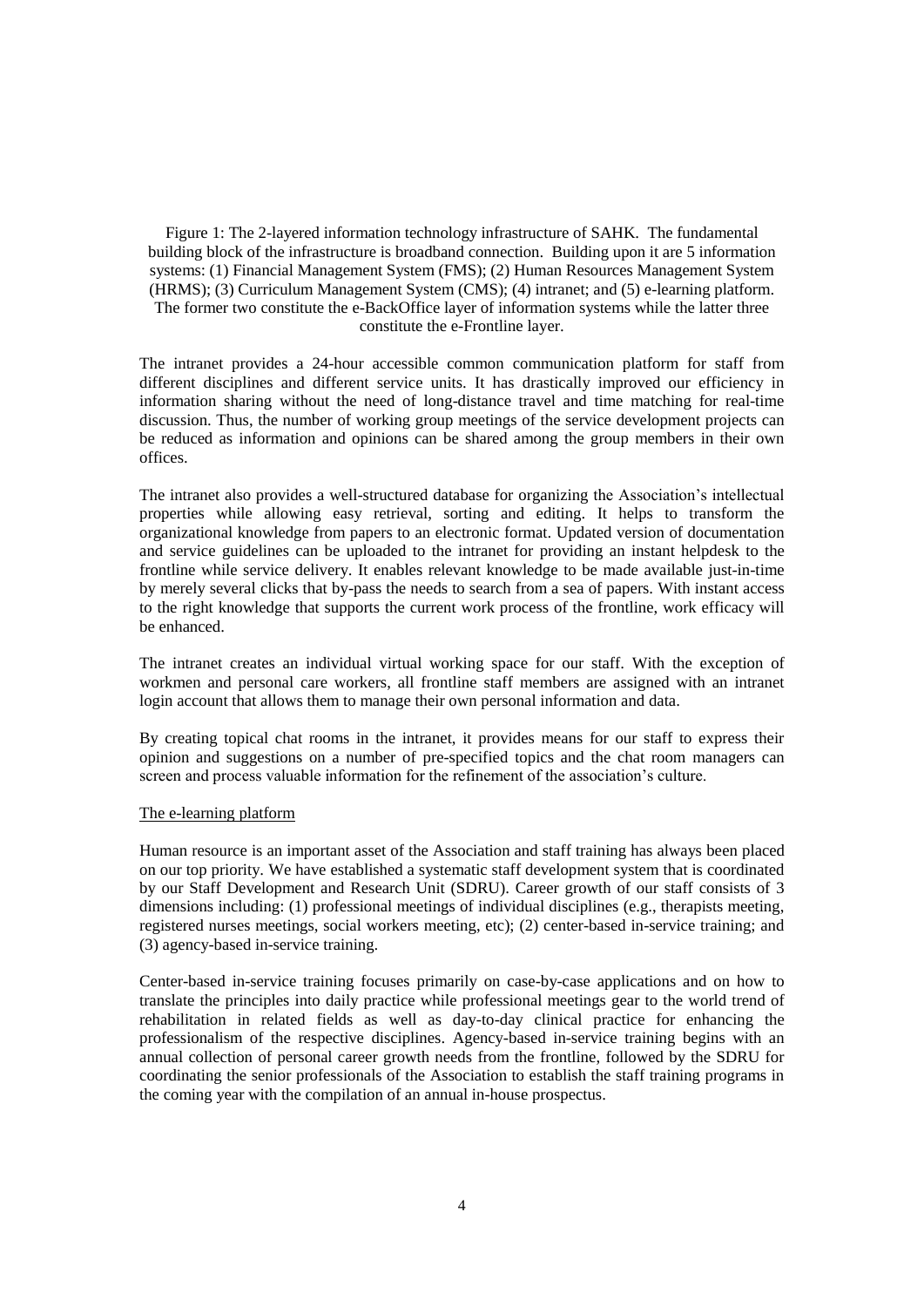The fast changing world calls for an acceleration of the learning cycle among our staff members. IT has brought about a paradigm shift in the practice of staff training. However, actual learning takes place in the context of the practice, a blended approach is needed.

The e-learning platform provides a 24-hr accessible self-learning opportunities at home that is crucial in one's life-long career growth. Undoubtedly, the e-learning platform cannot replace the face-to-face lecturing. In fact, both are complimentary to each other and should be run in parallel. The e-learning platform serves perfectly as a refresher to the contents of the face-to-face training. In addition, it offers an attractive multi-media means that is both interactive and capable of providing vivid images that enhance learning. The entire staff development system in the Association is illustrated in figure 2.



Figure 2: The entire staff development system in SAHK.

The in-service training programs, the e-learning platform and the intranet serve as an adjunct to the Association's publications for knowledge dissimilation and for nourishing our staff with the Association's culture. The intranet, however, has an additional role of allowing our staff to provide feedback that may foster and refine the Association's culture and strengthen the sense of belonging of the staff team. With the introduction of the intranet and the e-learning platform, an increasing portion of our staff has become familiar with the web-based IT applications that is crucial in preparing them for the more sophisticated Curriculum Management System that comes next.

# The Curriculum Management System (CMS)

Knowledge is a key asset of a rehabilitation organization. In the midst of the "Knowledge Revolution", we should quest for speed in the creation and dissemination of our knowledge assets.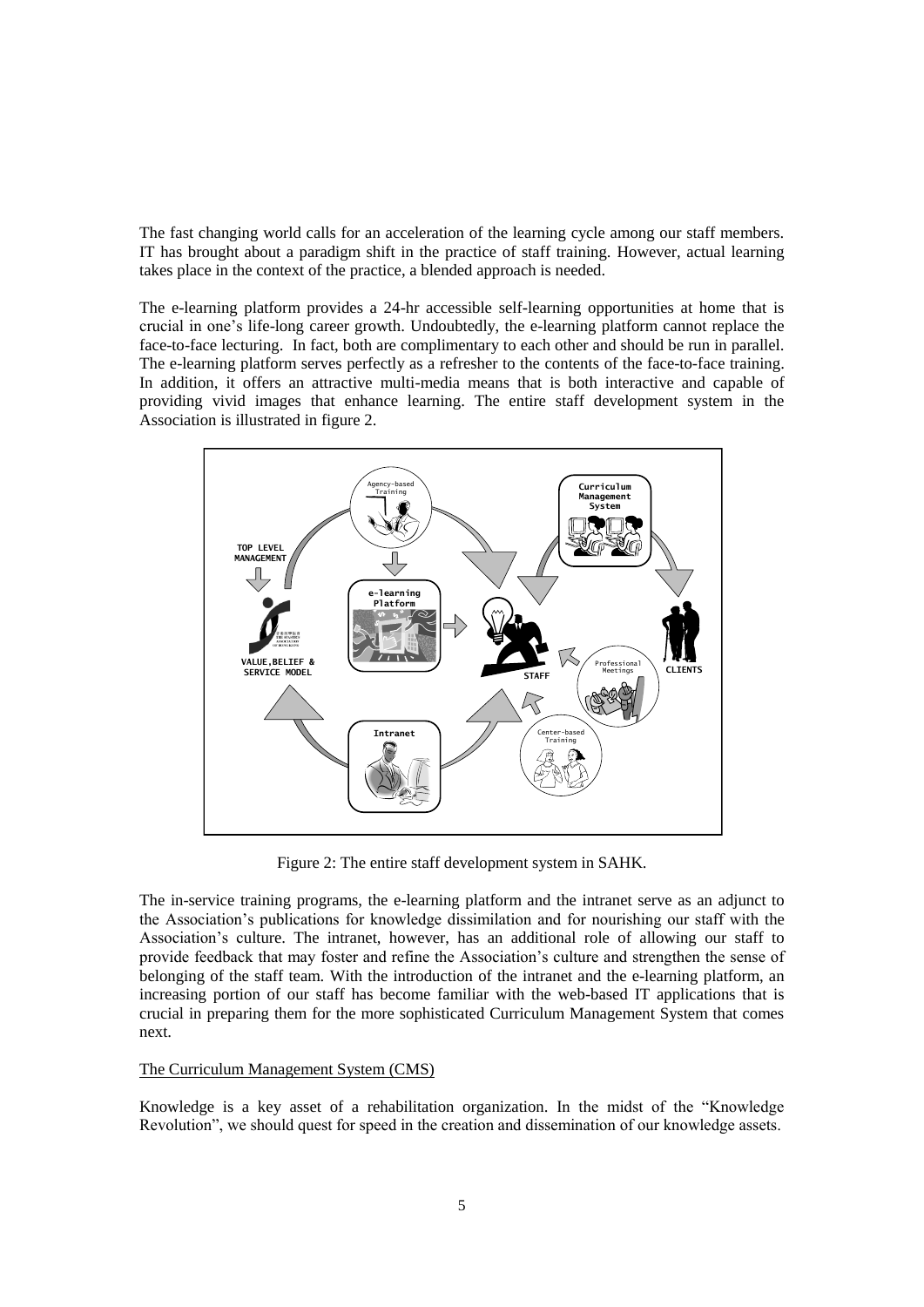CMS streamlines daily operation and assists decision making by automation in calculation and data comparison and by providing an instant search for valuable information during assessment, program planning and progress evaluation.

The system also enhances cross disciplinary synergies and makes knowledge management an integral part of our service delivery process. It serves as a tool for developing the core competence of our staff and encourages them to apply knowledge for attaining higher performance at work.

Before the implementation of CMS, organizational knowledge is essentially constructed by the senior professionals. However, a substantial portion of the organizational knowledge is resided in the daily practice of the frontline staff and may easily pass unnoticed and lost. The CMS helps to capture this type of organizational knowledge and provides a quick route to dissimilate it for reuse by the other concerned staff.

The intranet, the e-learning platform and the CMS constitutes the e-frontline system that serves to reinforce the business cycle of the Association. It offers systematic and easily accessible facilities that meet the needs for life-long career growth of our staff as well as the service needs of the Association. Moreover, it serves to foster the Association's culture that nourishes our staff at different levels and allows for frontline participation in the refinement of the Association's culture.

# **Information Systems in the e-BackOffice Layer**

For an organization with scattered service units, there exists a great challenge in managing their piecemeal accounting and personnel data. The information systems in the e-BackOffice layer realized a centralization of these corporate data with instant searching and manipulation capabilities for producing sophisticated reports, charts and analysis results. It provides administrators with a clearer picture of the existing situation and assists in the formulation of evidence-based business plans for directing future development of the Association. On the other hand, it decentralizes the piecemeal workload of the central administration and empowers service units to have better control on their own resources. With the provision of a powerful administrative and management support by the e-BackOffice layer, it creates a working environment that allows the frontline to focus their core attention in delivering good quality of services to our clients.

#### The Finance Management System (FMS)

FMS was launched in 2004 by replacing the original DOS-based accounting package acquired years ago. The FMS equipped the Association with advanced financial capabilities that have optimized its operational efficacy from top and bottom lines. It increases the scalability for providing integrated solutions to the financial problems. By transforming our accounting processes into this new system, we are able to achieve critical accounting analysis and controls, data visibility and data integrity.

We have adopted the Epicor Financial System which is a widely used accounting system in the world, especially by non-profit making organization to handle demanding financial needs in today's world. Its flexible design allows for flexibility on handling a wide range of daily accounting activities across different types of service units. Its core features are summarized in table 2.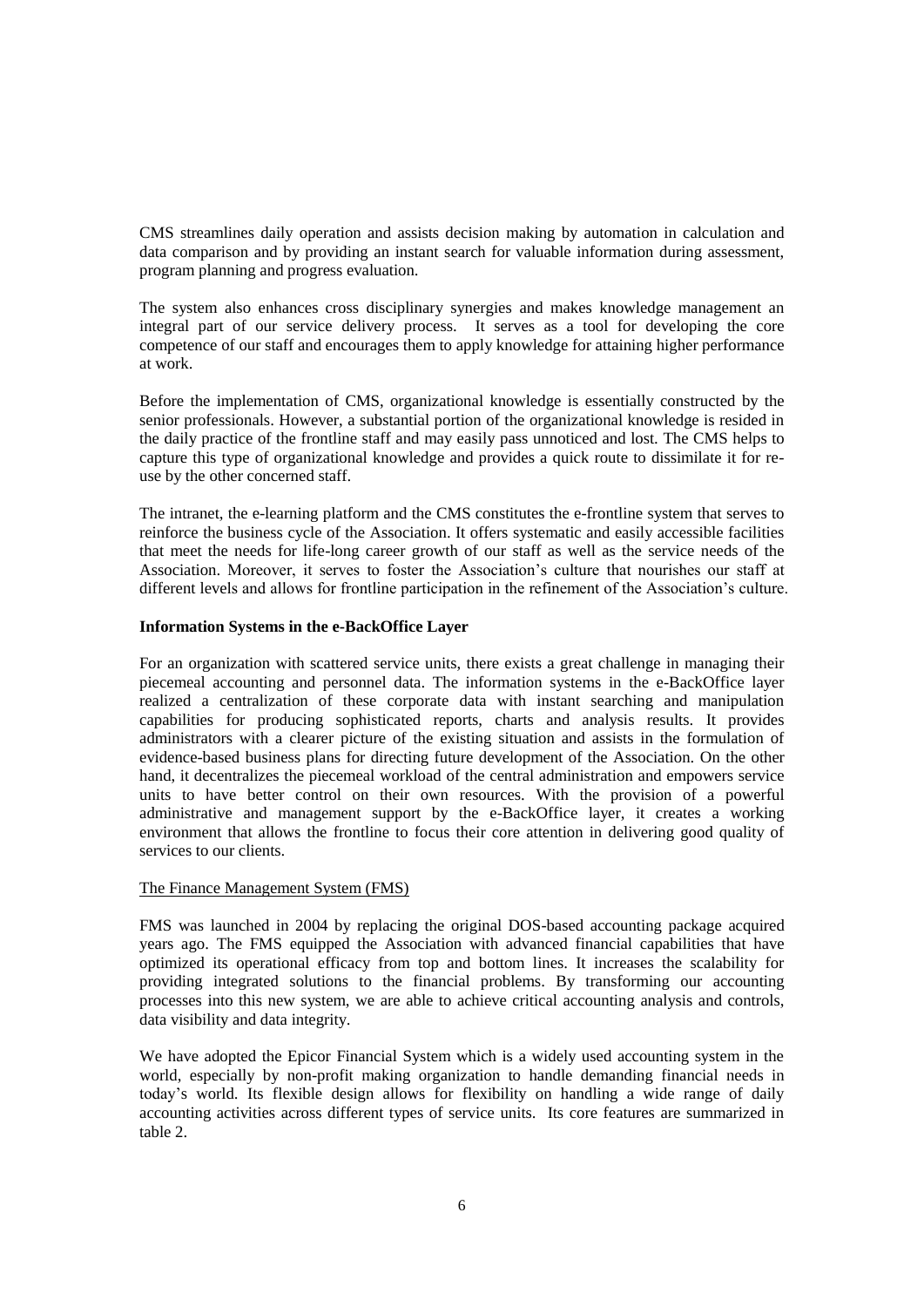FMS facilitates centralized management of the corporate financial data and enables cost effective delivery of these data to all approved end users. It provides automation in routine accounting work and allows instant data transfer in various accounting procedures (e.g., purchase endorsement, etc) between service units and the Headquarters.

The FMS decentralizes the piecemeal accounting work from the central accounting department to individual service units and has drastically reduced the workload of the former. This also helps to improve the transparency of the accounting data and empowers the service units' ability in managing their own financial resources.

In today's competitive market environment, the ability to leverage on vendor relationships for efficient expenditure and cash flow management becomes crucial. FMS allows the Association to maintain tight controls and precise audit trails on its expenditure cycle.

| General Ledger Module                   | General Ledger is a core component of the FMS. It allows users to get<br>immediate access to critical financial information for making decision and<br>ensuring accounting controls and data integrity. Users can automate the<br>time-consuming reconciliation and inter-company consolidation at fingertip,<br>audit activities with fast account drill down, reduce lengthy month-end<br>closing time and process multi-currency transactions. Flexible financial<br>reporting tool is also available for meeting different management needs. |
|-----------------------------------------|--------------------------------------------------------------------------------------------------------------------------------------------------------------------------------------------------------------------------------------------------------------------------------------------------------------------------------------------------------------------------------------------------------------------------------------------------------------------------------------------------------------------------------------------------|
| Accounts Payable &<br>Receivable Module | Accounts Payable & Receivable controls the cash position of the<br>Association. Budget control is made through centralized inter-company<br>expense distribution as well as defining processing rules and exceptions and<br>a wide range of payment options. It analyzes ageing of debtors and<br>creditors. Multiple invoices payment to single vendor is available on<br>cheque generation.                                                                                                                                                    |
| Decentralized Module                    | Decentralized module provides an easy-to-use interface for our staff in<br>services units to input daily accounting transactions. It provides enquiry<br>and reporting functions that enables service units to check and monitor their<br>own financial status.                                                                                                                                                                                                                                                                                  |

Table 2:The core features of our Finance Management System (FMS).

# The Human Resources Management System (HRMS)

Our IT infrastructure will be accomplished upon the implementation of HRMS. The HRMS serves as an interface between the e-BackOffice and the e-Frontline (figure 1). This new system aims at streamlining the workload of the human resources department and allowing individual service units to independently maintain, manage, access, and report on human resource information. The new system will automate report generation processes and enhance the quality of human resources reports such as staff turnover report, headcounts, etc.

In addition to a centralized review of the personnel data of individual staff members, the HRMS will link with the information systems of the e-frontline layer (figure 3). Since rewards and recognition strategies are critical for the efficiency and sustainability of the CMS and the intranet, the HRMS serves to monitor the usage, participation and satisfaction levels of the end-users in these 2 e-frontline information systems. The HRMS will also link up with the e-learning platform for establishing a quarterly list of in-service training courses attended by individual staff members.